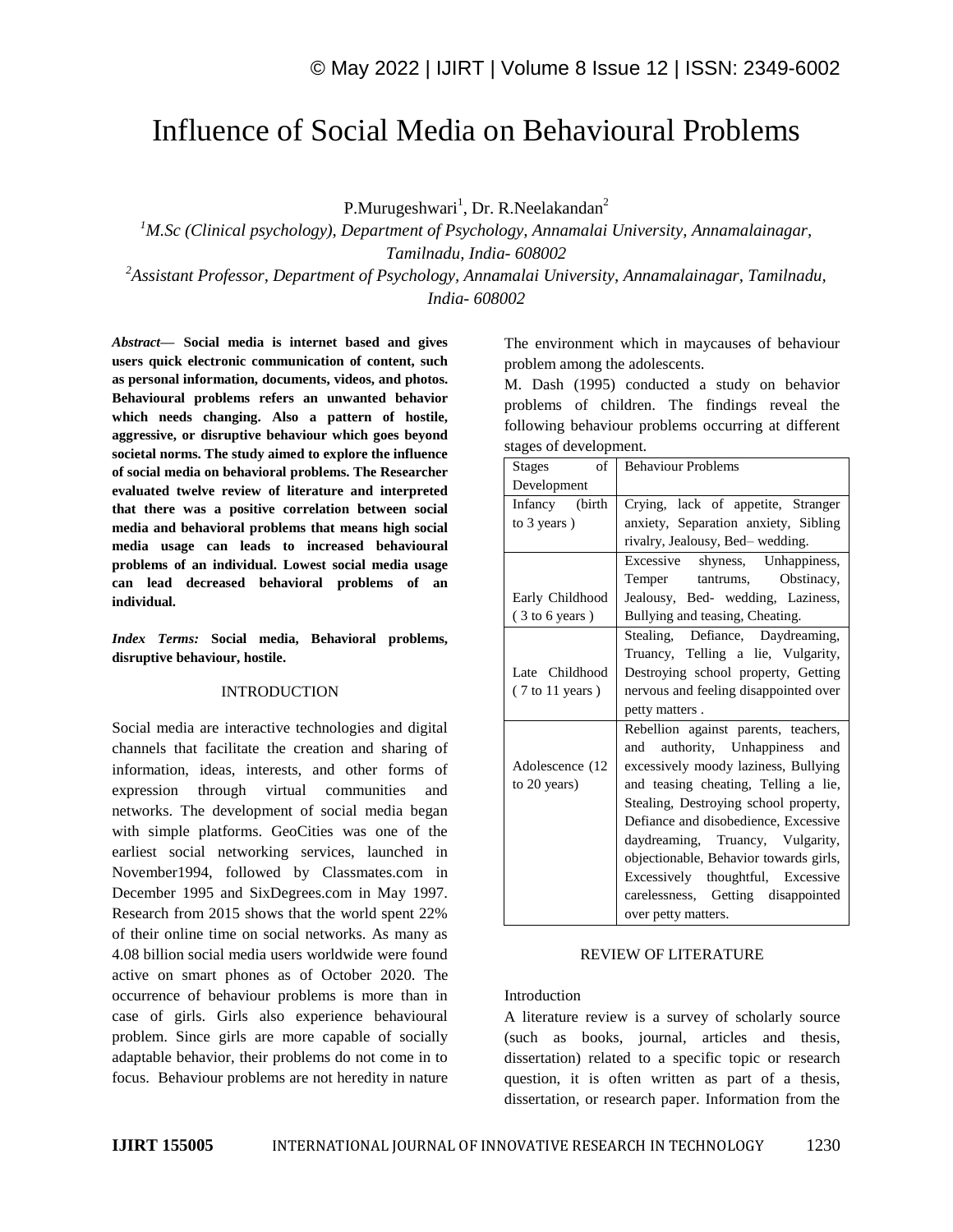literature that provide a foundation for research and enhanced practice is analyses in terms of the model used, the relevance of the particular opinion or data, and the logic or methods used to examine conclusions. A good literature review doesn't just summarize source. It analyses, synthesizes, and critically evaluates to give a clear picture of the state of knowledge on the subject. Higher level of social media usage produce more behavioral problems of an individual life.

## Reviews related the problem

Hanyiyan, Ruiz hang, Therasa.M oniffrey, Guoxunchen ,Yueqiaowang, Yingruwu , Xingezhang, Quanwang, Lu Ma , RuiLi and Justin B. Moore ( 2017 ) conducted a study on Associations among screen time and unhealthy behaviors , academic performance, and well-being in Chinese adolescents. Data gathered from middle school and high school students , male 1394 and female 1231 totally 2625 adolescents.Age range 13 – 18 years. Acrosssectional survey conducted for this study. All analyses were conducted using Stata 14 (Statacorp LIC, College Station, TX, USA). They found that Chinese adolescents, more time spent watching television and videos on social networking sites, increased unhealthy behavior and negatively associated with academic performance. Conclusion of this study emphasizes the amount of screening time reported playing electronic games and using social media positively associated with unhealthy behaviour and unhealthy eating habits.

Also Paul Mc Namee, Silvia Mendolia, Oleg Yerothin(2019) made a study on social media extensive use and behavioral outcomes in adolescence. Collecting data from the UK household longitudinal study (UKHLS) known as understanding society and in particular from the youth questionnaire, including interviews with all children between 10 and 15 years old who belong to households in the survey. Sample includes over 23000 observations from over 8000 children. UKHLS survey covering youths mental well-being. And they analyses the relationship between social media activity and the Strengths and Difficulties Questionnaire (SDQ), which is a behavioral screening questionnaire for children and young people. Results indicate a mixed picture, where limited time on social media has no effect on mental

well-being (and can actually provide positive impact of social relationships), while there are some strong negative associations between very long hours on social media and increased emotional distress and worse behavioral outcomes.

Further Po-ium Department of Military and Community medicine, Pharmongkutkuao college of medicine, Bangkok, Thailand (December -2018) determined a study on Impact of social media misused and behavioral problems among adolescents in Thailand . Total number of sample 118 students in 7 public schools located in central of Thailand. A cross – sectional study was used. The behavioral problems were assessed by using the Strength and Difficulties Questionnaire ( SDQ ). Multiple logistic regression analysis was used to identify the risk factors associated with behavioral problems. The behavioral problems were peer problem 21%, emotional problem 19%, hyperactivities 10%, conduct problem 4% .This study highlights the association between social media misused and high prevalence of behavioral problems among adolescent in Thailand.

Another one more study by Talatu Ibrahim Umar and MurjaIdrisdetermined a study on Influence of social media on psychological behavior and academic performance of secondary school students. Sample of this study consists 306 students 196 male and 110 female. Purposive sampling technique was used to select 4 schools. Sample random sampling method was used to selecting the final respondents that participated in this study. Survey research design was applied. A researcher made questionnaire titled 'social media use on psychosocial behavior of secondary school students( QSMUPBS) consisting of 22 items. It was 5 – point likert scale. While on the academic performance a twenty questions test was given to the respondents. The reliability of both instruments yields a reliability coefficient of 0.76 and 0.81respectively. Conclusion of this study social media usage influences most of the students psychosocial behavior thereby they become addictive psychologically, while spending most of their time on internet networking, resulting to the fact that less attention is been paid to other activities and aspects tht relate to their life negatively.

Further Tugberkkaya, HuseyinBicen (2016) made a study on the effects of social media on student's behavior. Facebook as a case study. Primary data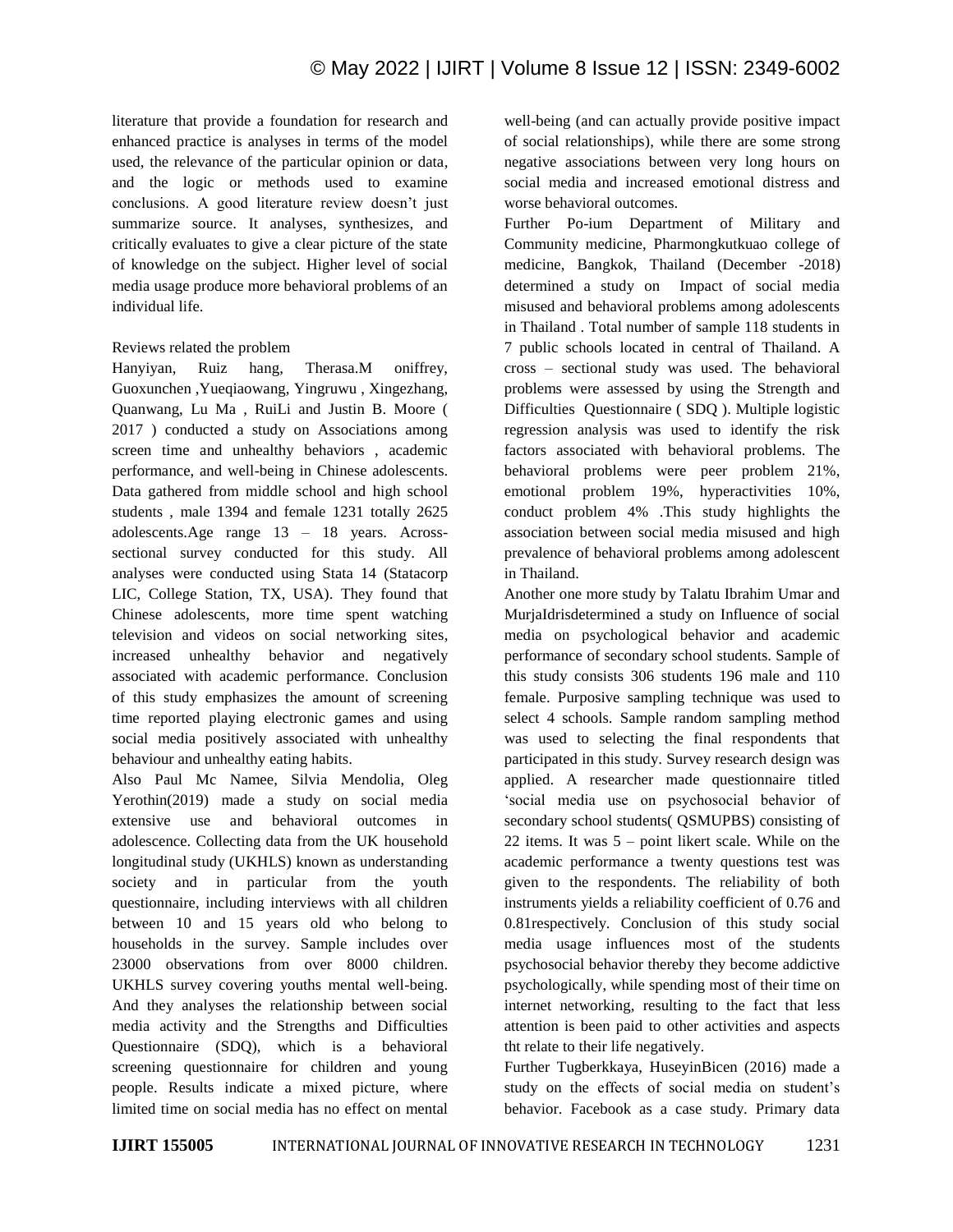gathered by 362 high school students male 202 , female 160 using survey method. Age range 15-18 years. The questionnaire was prepared by researchers and it composed of 51 positive statements in order to evaluate the confidence level, engagement and the effect of educational studies. A 5 - point likert scale was used , where reliability and validity was calculated by the cronbach's alpha value, which was 0.88 for the whole scale . T- test , One way ANOVA , and mean statistics were calculated by using IBM SPSS statistics . 20 program in order to observe the students behaviors on social media. This study revealed use of Facebook for educational purposes can decrease and student concentration as their shares changes according to their mood. A high degree of Facebook sharing might indicate that there are some indication of narcissism.

AlsoAziziYahaya, Gooh Mo Lee, Halimah Ma alip, MohdTaufekMohd. Noh.ZarifaBintiMohd sis (2015 ) made a study on The impact of social networking on behavioral development among secondary school students. This study also focuses on 4 factors; loneliness, social anxiety, social influences and addiction. Dependent variables of this study emphasizes self- esteem, social skills and learning behaviors. Respondents were 220 students from 7 schools in JahorBahru District using survey method . The data were analyzed by SPSS version 17. Descriptive statistics show that social influence is the dominant factor. Internet Addiction Test , Interaction Anxiety Scale, R- UCLA loneliness scale, Rosenberg's Self- esteem Scale ( 1965 ) were used. And rest of the items were developed by the researcher. Alpha coefficient value obtained 0.875. The questionnaire items were high reliability. Finding of this study loneliness gives the major impact to self- esteem, social skills, learning behavior .

Also Rhea. J. Thadathil, Dr. ShirishLimaye Symbiosis, College of Arts and Commerce, Pune, India (2016) made a study on Influence of social media on behavioral patterns. Data were collected through Structured questionnaires and library research. Data gathered from 68 respondents. The respondents classified 2 categories, 36 respondents were from younger generation in age group (18- 30 years) and 32respondents were from older generation in age group (31- 60 years). Correlation method was used to finding the relationship between social media and behavioral patterns. Conclusion of this study was

the younger generation tends to express themselves most through social media.

FurtherGreta Buda, JusteLukoseviciute and Laura Salciunaite, KastytisSmigelskas (2020) made a study on possible effects of social media use on adolescent healthy behaviors and perceptions. The sample comprised 4171 school students boys population - 2121, girls population - 2050. The data were collected by school- based survey using paper- pencil questionnaires. The study was conducted 64 Secondary Schools across the country PSMU (Problematic Social Media Use ) assessed using the 9 item social media disorder scale (SMD; VandenEijnden et al, 2016 ) with the response options yes or no. The data were analyzed IBM SPSS statistics version 20. Descriptive analysis, Bivariate analysis and Chi- squared test. Findings of this study adolescent with Problematic Social Media Use ( PSMU ) face an increased risk of lower life satisfaction and physical activity as well as poorer sleep quality. Moreover, PSMU related problems were more common among girls and boys. Conclusion of this study comparison between gender, age and family affluence demonstrated that girls displayed a more negative profile where they more frequently reported poor life satisfaction, difficulties in sleeping , poorer perceived sleep quality and lower levels of physical activity.

Similarly Mrs. Rajeswari.S, Associate Professor of Kasturba Gandhi Nursing College, Pudhucherry, (2017) made a study on Impact of social media on life style and learning behavior among adolescents. A quantitative non- experimental research approach and descriptive design was adopted. 60 adolescents were selected by simple random sampling technique at JothiVallalar Higher Secondary School, at periyakalapet, puducherry. The data were analyzed by using descriptive and inferential statistics like frequency, percentage, mean, standard deviation and chi- square test. The impact of social media on learning behavior related that were 1 (1.7 %) student was mildly affected, 50 (83.3 %) students were moderately affected and 9 (15%) were highly affected. Based on lifestyle among adolescents, the impact of social media 40 (66.7%) students were moderately affected and 20 (33.3 %) students were highly affected. Conclusion of this study, 40 (66.7%) students had a moderate impact on lifestyle and learning behavior due to social media use.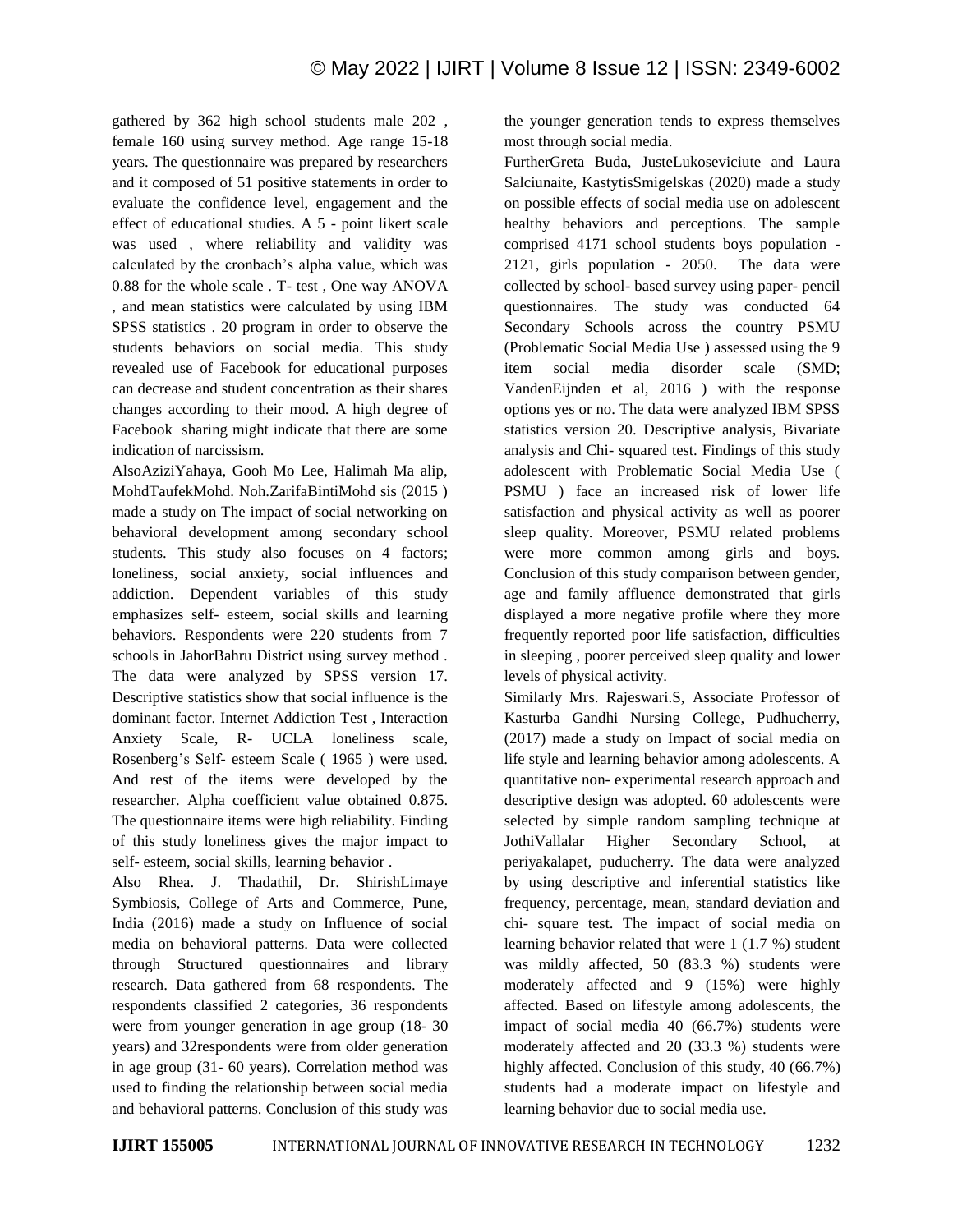Further Heather Cleland Woods, HollyScott, University of Glasgow, UK (2016) made a study on sleepy teens; social media us in adolescence is associated with poor sleep quality, anxiety, depression and low self- esteem. Participants were 467 Secondary School Students aged 11- 17 years. Poor sleep quality was assessed using the Pittsburgh Sleep Quality Items (PSQI; Buysse, Reynolds, Monk, Bermn&kupfer, 1989). This measure consists 19 selfrated items. The Hospital Anxiety and Depression Scale (HADS; Zigmond&Snaith , 1983 ) was used to assess anxiety and depression levels. Two subscales each consisting of 7 items. And the Rosenberg Self-Esteem Scale (RSES; Rosenberg, 1965) was used to assess trait self –esteem. This measure consists 8 items. To assess emotional investment in social media, they used a slightly modification of the Social integration and Emotional connection Subscale of the Social media Use Integration Scale (Jenkins – Guarnieri, Wright and Johnson, 2013). This study concludes night time – specific social media use and emotional investment in social media both associated with poorer sleep quality, lower self – esteem and higher anxiety and depression levels.

Also Anjalisingh, Herendrakumar, Sunitakumari( 2020) made a study on Impact of social media on adolescents mental health. In survey method 100 students out of 50 students who use social media less two hours and 50 students who use social media for more than two hours was drowned randomly selected from the different school of Aligarah district in the age range between 16 to 18 years. DASS- 42 developed by Lovibond(1995) was used for data collection. The scale consists 42items. 14 items represent depression, 14 items represent anxiety, 14 items represent stress. 4 - point scale from did not apply to me, some of the time, a good part of the time and most of the time. Conclusion of this study adolescents who use social media for more than two hours, they have poor mental health than who use social media for less than two hours.

SimilarlyCholeBerryman, Christopher. J, Ferguson Charles Negy (2017) made a study on social media use and mental health among young adults. The sample consisted of 471 undergraduate students attending a University from UK. All measures used Likert- scale items. Examined of this study several aspects of social media use among young adults and their relationship with various mental health problems including loneliness, suicidal thoughts, decreased empathy, social anxiety and overall mental health. Conclusion of this study revealed that, social media precipitating a mental health crisis may be unwarranted and social media use is poor predictor of mental health problems.

## **CONCLUSIONS**

The study indicate that there is a significant relationship between social media and behavioural problems. The affect of social media on behaviouralproblems can be especially high during the adolescent period. Because of teens impulsive natures, teens who post content on social media are at risk of sharing intimate photos or highly personal stories. However, social media use can also negatively affect teens, distracting and disrupting their sleep and exposing them to bullying, rumor spreading, unrealistic views of other people's lives and peer pressure. In Researcher's view point, social media use positive relationship to behavioral problems of an individual. More social media use produces the more behavioural problems of an individual.

## REFERENCES

- [1] Hanyiyan, Ruiz hang, Therasa.M .oniffrey, Guoxunchen, Yueqiaowang, Yingruwu, Xingezhang, Quanwang , Lu Ma , Rui Li and Justin B. Moore ( 4 June 2017).A study on Associations among screen time and unhealthy behaviors, academic performance, and wellbeing in Chinese adolescents.Int. J. Environ. Res. Public Health 2017, 14,596; doi:10.3390 ijerph/14060596. www.mdpi. com/journal/ijerph.
- [2] Paul Mc Namee, Silvia Mendolia, Oleg Yerothin (December 2019). Social media extensive use and behavioral outcomes in adolescence. Schamburg- Lippe- Strabe 5-953113Bonn, Germany, IZA-Institute of Labor Economics. www.iza.org.
- [3] Po-ium Department of Military and Community medicine ,Pharmongkutkuao college of medicine , Bangkok , Thailand ( December -2018 ).Impact of social media misused and behavioral problems among adolescents in Thailand . European Journal of Public Health, Vol. 29, Supplement 4,2019.